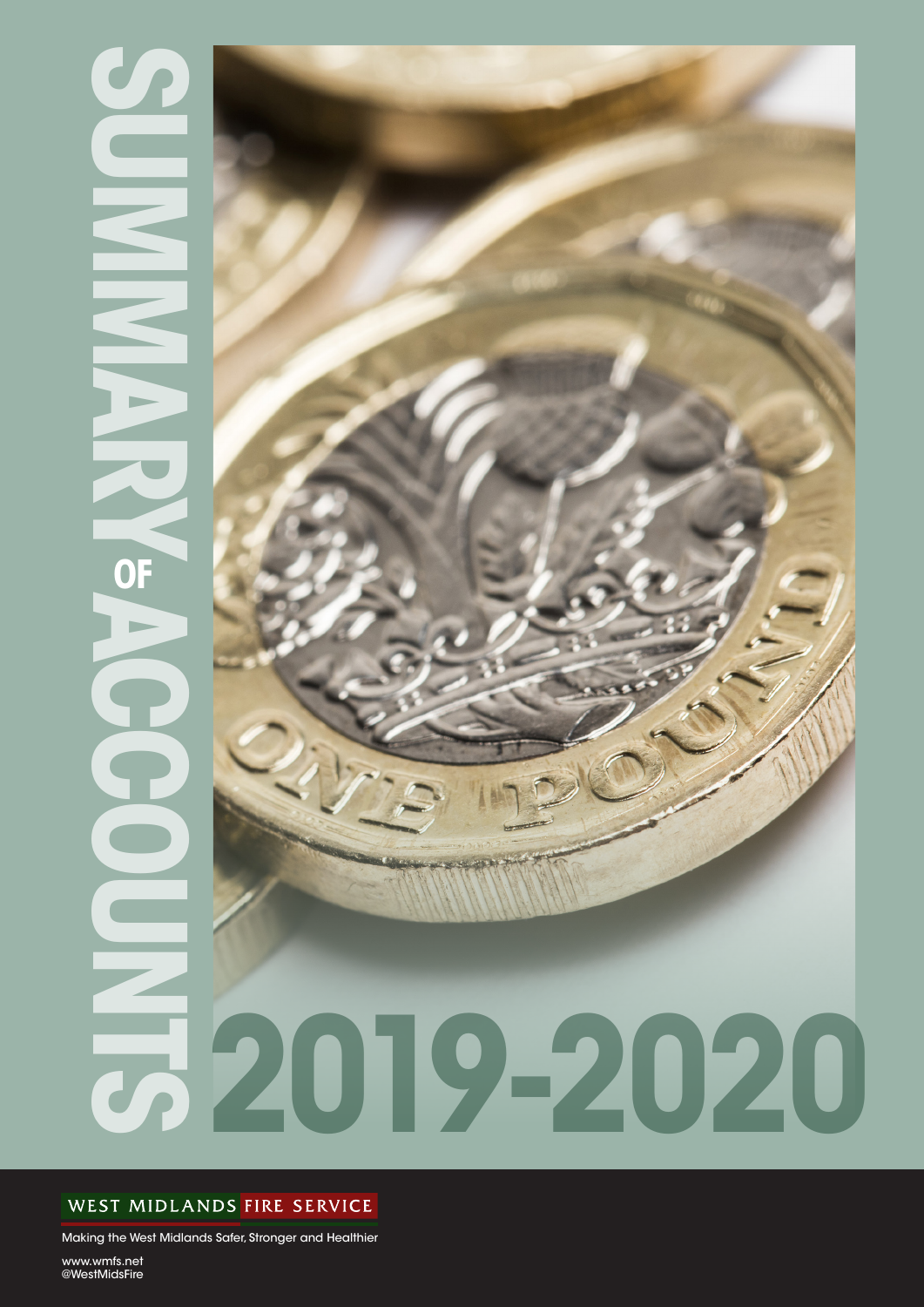

**The majority of the net cost of Fire Service expenditure relates to the cost of services (£130m).**

**The total Provision of Services in 2019/20 shows a deficit of £77.808m. Within this deficit is the expenditure of the authority which for 2019/20 was £188.021m. The type of costs can be broken down as shown opposite:**

# **INTRODUCTION**

This document is a summary of the Authority's Statement of Accounts for 2019/20.

The Authority is responsible for the stewardship of public money and the production of summary accounts allows it to enhance its accountability to the residents of the West Midlands.

The Authority's 2019/20 Statement of Accounts is prepared in accordance with CIPFA/LASAAC Code of Practice on Local Authority Accounting in the United Kingdom, under International Financial Reporting Standards.

These summary accounts have no legal standing and are not subject to external audit.

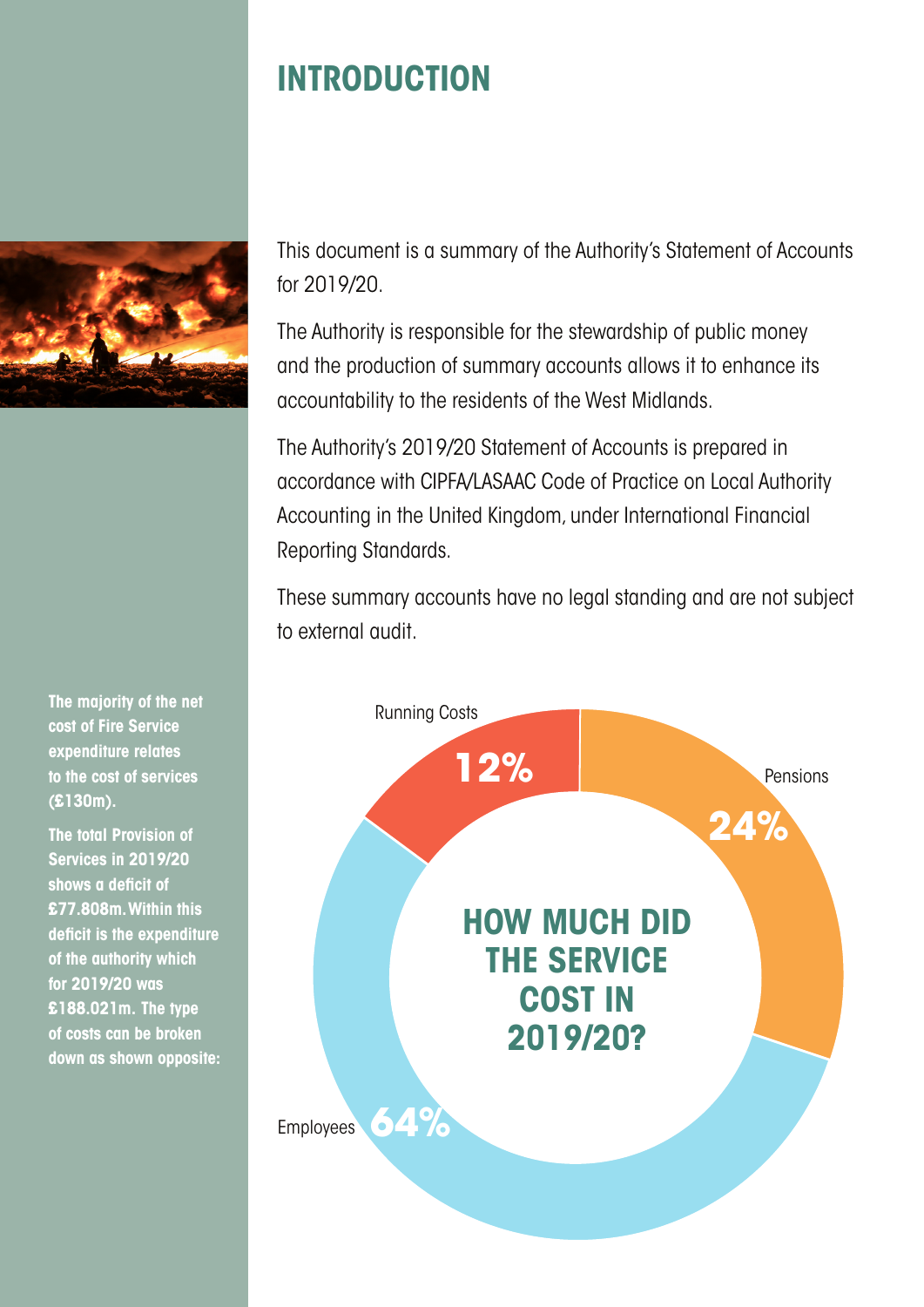**The total income of the Authority in 2019/20 was £110.213m. The majority of funding came from the government in the form of grant and a share of business rates.**

**The main sources of funding are shown opposite.**



## **BALANCES AND RESERVES**

The Fire Authority must consider the level of general balances it wishes to maintain before it can decide the level of Council Tax to charge in any year.

In order to set a balanced budget in 2019/20 the Authority assumed using £1.1m general balances. The actual level of general balances decreased in the year by £1.091m, leaving £5.823m general balances at the end of the financial year. The Authority holds general balances as funding to meet any unforeseen events which it may need to respond to. Interest is earned on any unused balances.

In addition, as part of the closedown of accounts process, consideration needs to be given to the level of earmarked reserves required. These are amounts set aside to meet specific anticipated future demands. The level of earmarked reserves decreased by £3.243m, this brought the total level of these reserves to £30.137m. Interest is earned on any balances until expenditure is committed against the demands identified.